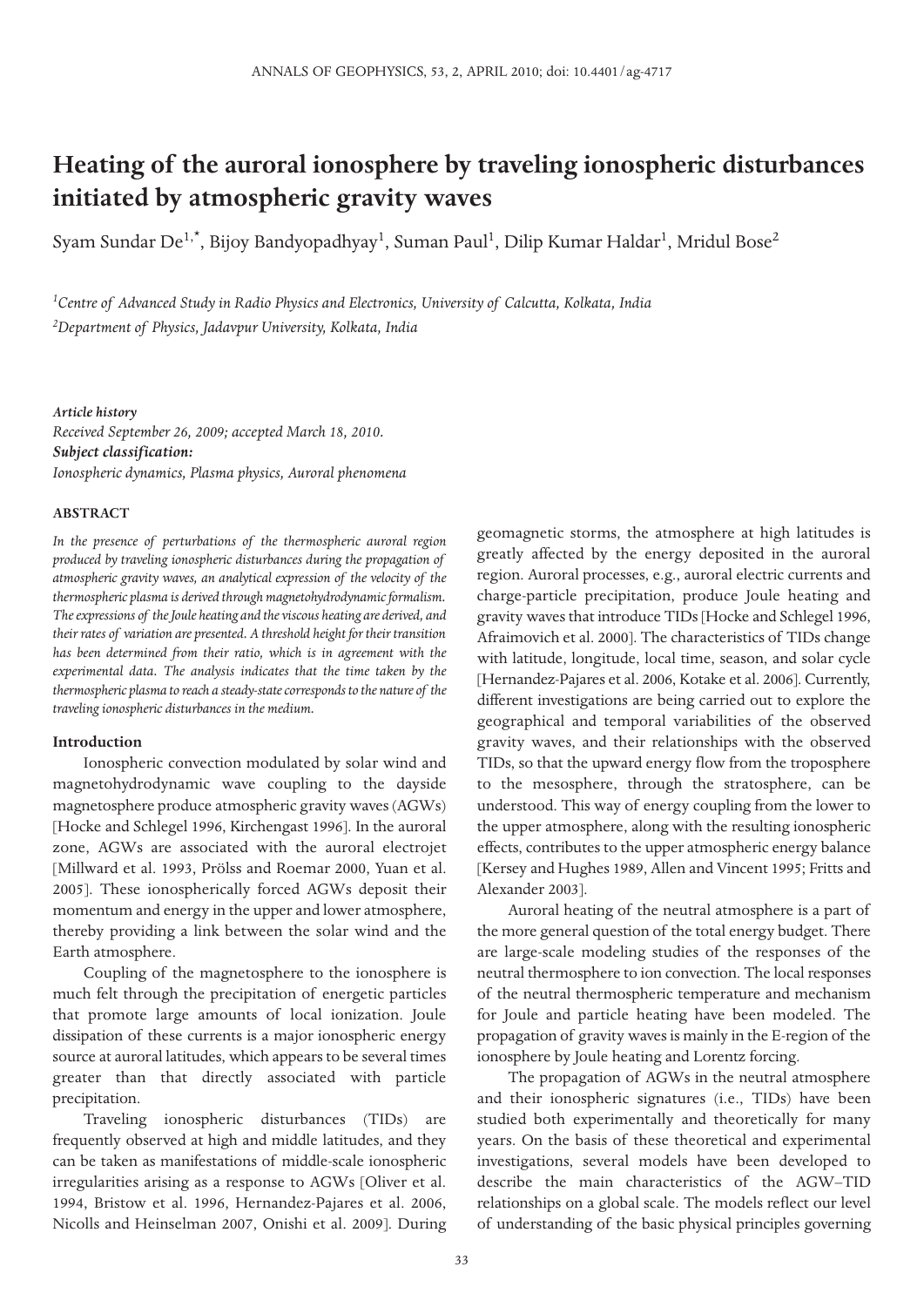

**Figure 1.** Variations in the average velocity of the thermospheric plasma with altitude at different characteristic times  $(\tau)$ . The different curves show that the thermospheric plasma approaches greater velocities with increasing  $\tau$ , to reach a steady-state at different altitudes. The dashed lines are for functional completeness (these values are not physically valid).

the atmospheric and ionospheric processes. A comprehensive simulation of the relationships between all of the fundamental parameters of the neutral atmosphere perturbed by AGWs and all of the fundamental ionospheric parameters was performed by Kirchengast [1996], for comparisons with incoherent scatter data.

Under the stated physical situation, the auroral region of the ionosphere can be characterized by different nonlinear processes that arise from variations in the velocity distribution of the thermospheric constituents, medium temperature, ionizing frequency, effective collision frequency, and recombination coefficients of electrons and ions [Schlegel 1982, Prölss 2006].

Investigations into the perturbations in temperatures and wind in the auroral region of the upper atmosphere have indicated the presence of high latitude heat sources [Istomin and Leyser 1997]. Some studies have suggested that energy transfer by precipitating particles provides the dominant contributions [Allan and Cook 1974, Olson and Moe 1974], while Joule dissipation and ion drag can take on more important roles, particularly surrounding the auroral oval and within the polar cap [Cole 1975]. The non-linear energy transfer from electromagnetic radiation from the auroral magnetospheric zone to the down-flowing electrons is directly associated with the transient auroral disturbances [Hanasz et al. 2006, Zesta et al. 2006].

Auroral electric currents and charged-particle precipitation produce Joule heating, gravity waves and traveling ionospheric disturbances that can initiate temperature increases and temperature fluctuations [Fagundes et al. 1996, Belikovich et al. 1997]. The presence of

a fluctuating electric field initiates Joule heating, along with viscous heating [Brekke and Kamide 1996]. Magnetosphereionosphere coupling mechanisms also provide information about Joule heating rates [Yuan et al. 2005], along with various other electrodynamic parameters. This heating provides the largest contribution to the total energy budget in the medium.

Gravity waves that propagate to thermospheric heights and interact with the auroral ionospheric plasma give rise to TIDs. Knowledge of the intensity of the wave disturbances of the neutral atmosphere and of the ionospheric parameters are important for radio forecasting, and aeroplane and space-craft navigation. To date, TIDs have had a beneficial impact on field users of the global navigation satellite system [Coster and Tsugawa 2008].

An analytical expression of the upper thermospheric plasma-flow velocity in the auroral region is derived here through magnetohydrodynamic formalism.

The influence of ionization and recombination processes, of density and temperature fluctuations of the thermospheric medium, and of gravity and viscosity are taken into account in this analysis.

The spatial distribution of the velocity and its altitude dependence within the auroral zone are explored. The expressions of Joule heating and viscous heating are derived. For different characteristic times, the variations in the velocity with the altitude are investigated. The data are presented here and discussed.

The height-dependent ratio of the viscous heating to the Joule heating rate terms in generating AGWs in the auroral electrojets at 100 km to 150 km altitudes is derived and the results are compared with those of a previous study [Yuan et al. 2005].

## **Mathematical formulations**

The physical situation can be represented by the following momentum balance, continuity and state equations:

$$
\rho \frac{\partial \vec{v}}{\partial t} + \rho (\vec{v} \cdot \nabla) \vec{v} + \rho \vec{v} - \rho \vec{g} =
$$
  
=  $-\nabla p - \vec{J} \times \vec{B} + \mu \nabla^2 \vec{v} + \frac{1}{3} \mu \nabla (\nabla \cdot \vec{v})$  (1)

$$
\frac{\partial \rho}{\partial t} + \nabla \cdot (\vec{\rho \nu}) = q - \alpha \rho^2 \tag{2}
$$

$$
p = \rho k_B T \tag{3}
$$

where  $\rho$  is the mass density,  $\nu$  the effective electron-neutral molecule collision frequency,  $\mu$  the coefficient of viscosity of the medium,  $q$  the rate of ionization,  $\alpha$  the electron-ion recombination coefficient, *B* the geomagnetic field vector, and  $\hat{B} \times \hat{J}$  the source term.  $J$  is the current density, which is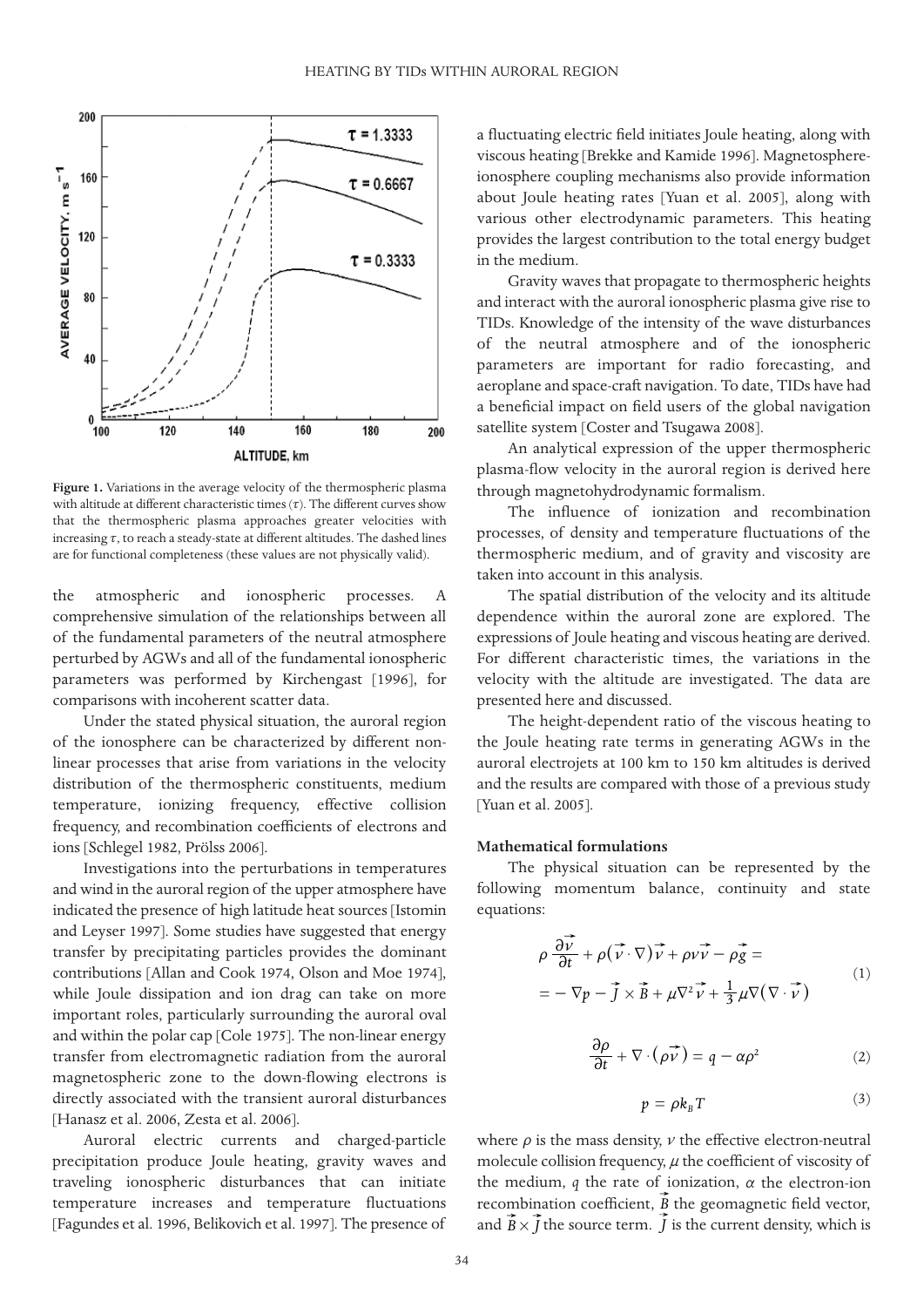chosen according to:

$$
\vec{J} = (\sigma_0 - \sigma_1)(\vec{E} \cdot \hat{k})\hat{k} + \sigma_1(\vec{E} + \vec{v} \times \vec{B}) + \sigma_2(\vec{E} \times \hat{k}) \quad (4)
$$

where *E* is the auroral electric-field vector,  $\sigma_{\scriptscriptstyle 0}$ ,  $\sigma_{\scriptscriptstyle 1}$  and  $\sigma_{\scriptscriptstyle 2}$  are the longitudinal, Pedersen and Hall conductivities, respectively, and the other symbols have their standard representations. For the present purposes, the current density has been chosen in a form of a Gaussian distribution, which is specifically in a plane perpendicular to the direction of flow. For simplicity of the computational work, the time development is taken as a function with a rapid build-up, a steady phase, and a subsequent decay. Fluctuations in the mass densities and mean temperatures are taken as  $\rho = \rho_{\scriptscriptstyle 0}(1)$  $+ \eta$ ) and T = T<sub>0</sub>(1 +  $\theta$ ), where  $\eta$  is the fluctuation in mass densities and  $\theta$  is the fluctuation in mean temperatures.

When combined with the perturbations, Equation (1) can be expressed as:

$$
\frac{\partial^2 v}{\partial x^2} + \frac{\partial^2 v}{\partial z^2} - a \frac{\partial v}{\partial t} - b v = c \tag{5}
$$

where,

$$
a = \frac{\rho_0 (1 + \eta)}{\mu}
$$

$$
b = \frac{\nu \rho_0 (1 + \eta) + \sigma_1 B_x B_y}{\mu}
$$

$$
c = \frac{k_B \rho_0 T_0}{\mu} \frac{\partial \theta}{\partial x} + \frac{\sigma_1 E_y B_z - \sigma_0 E_z B_y}{\mu} - \frac{\rho_0 (1 + \eta)}{\mu} g
$$

The plasma is considered to be bounded within the auroral region −*L* to +*L* along the *x*-direction, where the momentum can be transferred to the surrounding region  $(|x|> L)$  through the action of a viscous force. This is used to treat the analysis within a finite domain. Thus, the initial and boundary conditions are specified as  $\nu$   $(x, z, 0) = 0$ ,  $\nu$  (-*L*, *z*, 0) =  $\nu$  (+*L*, *z*, 0) ≠ 0, and *E* = 0 and  $\sigma_1$  = 0 for  $|x| > L$ , with *x*, *z* and *t* as independent variables. The boundary condition is valid for all values of *t*, although for the mathematical simplification, this is chosen as  $t = 0$ . The study covers the altitude range from 90 km to 200 km.

The solution of Equation (5) can be expressed in the following propagatory form:

$$
\nu(x, z, t) = C_1 \exp \{ \alpha_1 (kx + pz - \omega t) \} +
$$
  
+ C<sub>2</sub> exp { $\alpha_2 (kx + pz - \omega t)$ } -  $\frac{c}{b}$  (6)

 $\cdot$ 

where,

and

*a*

$$
\alpha_1 = \frac{-a\omega + \sqrt{a^2\omega^2 + 4b\left(k^2 + p^2\right)}}{2\left(k^2 + p^2\right)}
$$

$$
t_{2} = \frac{-a\omega - \sqrt{a^{2}\omega^{2} + 4b(k^{2} + p^{2})}}{2(k^{2} + p^{2})}
$$



**Figure 2.** Changes in the heating rates with dimensionless time at an altitude (z) of 180 km. The total heating is the sum of the Joule heating and the viscous heating, which approaches a steady value.

are the roots of the auxiliary equation, and  $C_1$  and  $C_2$  are constants.

The time constant required for the thermospheric plasma flow to reach a steady-state is defined by the characteristic time, which is given by  $\tau = \rho / \sigma_1 B^2$ . This parameter has been introduced to simplify the problem. Also, for the dimensionless time, this characteristic time is adopted to normalize the time. It is considered as  $t/\tau = \delta$ , where  $\delta$  (a constant) is the dimensionless time. Thus, in terms of characteristic time, the solution for the average thermospheric plasma velocity yields:

$$
v(x, z, \tau) = C_1 \exp \{ \alpha_1 (kx + pz - \omega \delta \tau) \} + C_2 \exp \{ \alpha_2 (kx + pz - \omega \delta \tau) \} - \frac{c}{b}
$$
 (7)

The solution of Equation (7) gives the Joule heating (*Q<sup>J</sup>* ) and the viscous heating  $(Q_v)$  through the following expressions:

$$
Q_j = \sigma_1 E_x^2 + \sigma_1 E_y^2 + \sigma_0 E_z^2 + \sigma_1 (B_z E_x - B_x E_z)
$$
  
\n
$$
\left[ C_1 \exp \{ \alpha_1 (kx + pz - \omega \delta \tau) \} + C_2 \exp \{ \alpha_2 (kx + pz - \omega \delta \tau) \} - \frac{c}{b} \right]
$$

$$
Q_V = \mu V (k^2 + p^2) [C_1 \alpha_1^2 \exp \{ \alpha_1 (kx + pz - \omega \delta \tau) \} + C_2 \alpha_2^2 \exp \{ \alpha_2 (kx + pz - \omega \delta \tau) \} ]
$$

The ratio of the viscous heating rate to the Joule heating rate terms can be readily obtained explicitly from these two expressions above, as: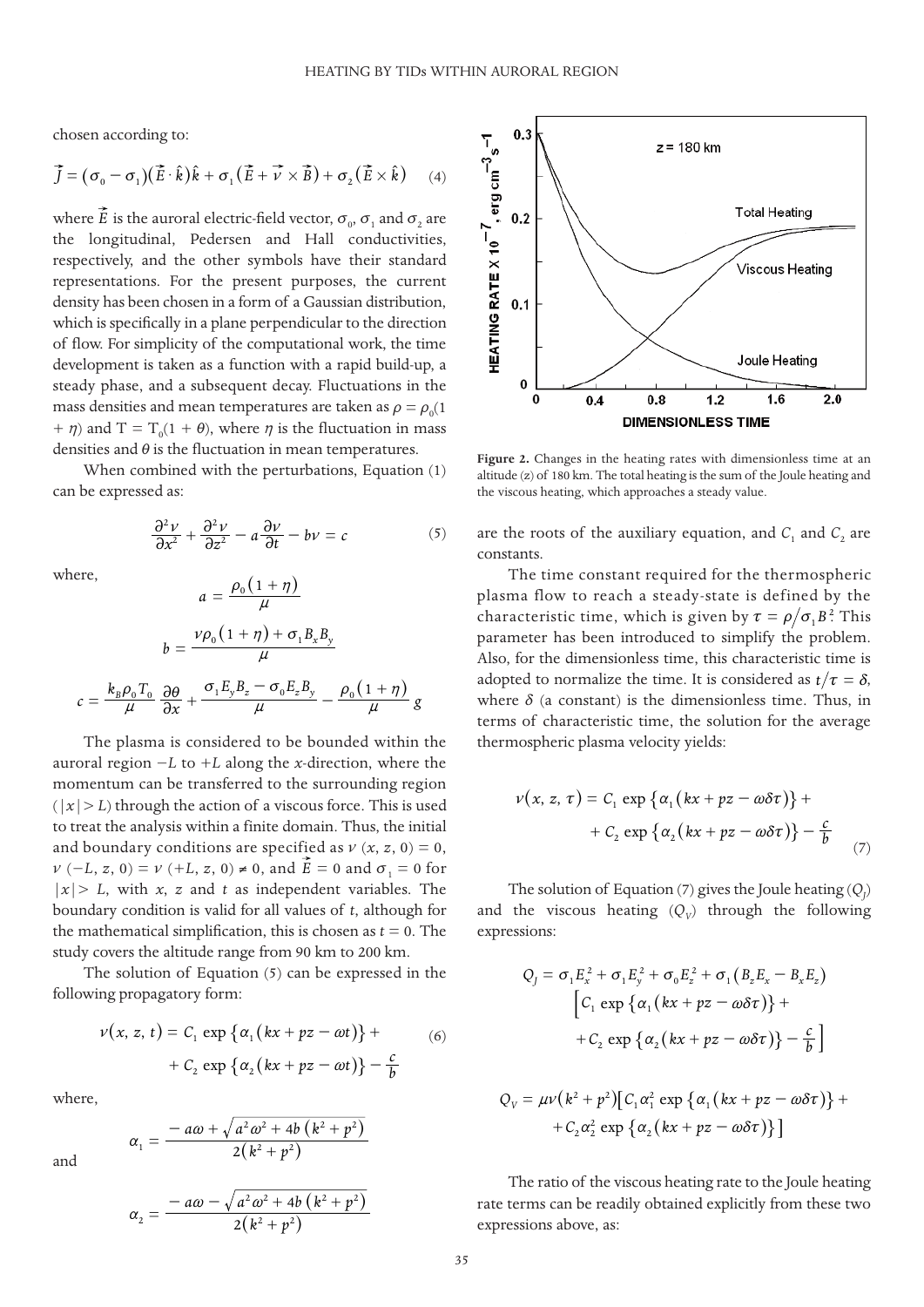(8)

$$
R = \left| \frac{Q_V}{Q_J} \right|
$$

$$
\mu\nu(k^2 + p^2) [C_1 \alpha_1^2 \exp \{\alpha_1 (kx + pz - \omega \delta \tau)\} + C_2 \alpha_2^2 \exp \{\alpha_2 (kx + pz - \omega \delta \tau)\} ] \times
$$
  
\n
$$
\times \left[C_1 \exp \{\alpha_1 (kx + pz - \omega \delta \tau)\} + C_2 \exp \{\alpha_2 (kx + pz - \omega \delta \tau)\} - C_2 \exp \{\alpha_2 (kx + pz - \omega \delta \tau)\} - C_2 \exp \{\alpha_2 (kx + pz - \omega \delta \tau)\} - C_2 \frac{\nu \rho_0 (1 + \eta) + \sigma_1 B_z B_y}{\nu \rho_0 (1 + \eta) + \sigma_1 B_z B_y} \times C_1 \frac{\sigma_1 E_z^2 + \sigma_1 E_y^2 + \sigma_0 E_z^2 + \sigma_1 (B_z E_x - B_x E_z) \times}{\left[C_1 \exp \{\alpha_1 (kx + pz - \omega \delta \tau)\} + C_2 \exp \{\alpha_2 (kx + pz - \omega \delta \tau)\} - C_2 \frac{\partial \theta}{\partial x} + \sigma_1 E_y B_z - \sigma_0 E_z B_y - \rho_0 (1 + \eta) g\}\right] \frac{\partial \theta}{\partial y} \frac{\partial \theta}{\partial y} + \sigma_1 E_y B_z - \sigma_0 E_z B_y - \rho_0 (1 + \eta) g\right]}
$$

The data of the Committee on Space Research International Reference Atmosphere (CIRA) and the International Reference Ionosphere (IRI) ionospheric models [Bilitza et al. 1993] are used in the computation. For an 80˚ N latitude at 180 km in altitude, the values of the electron densities, neutral particles, and ion and electron temperatures were taken from these models. FORTRAN subroutine programs were used to calculate the average velocity of the thermospheric plasma, the Joule heating and the viscous heating, and their ratio. The Dynamics Explorer (DE-2) satellite observations identified the enhancement as a storm phenomenon [Prölss 2006],



**Figure 3.** Variation of the ratio of the viscous heating rate to the Joule heating rate with altitude. The continuous curve connecting the filled circles represents the data from the present study, while the dashed curve joining the filled squares represents the data from the earlier study of Yuan et al. [2005].

which supported the results of the present study.

## **Summary**

The variations in the average velocity of the thermospheric plasma flow with altitude for different characteristic times are shown in Figure 1. The different curves in Figure 1 show that the thermospheric plasma approaches higher velocities with increasing values of the characteristic time to reach a steady-state at different altitudes. The inclusion of the dashed lines in Figure 1 is for functional completeness: these values are not physically valid, as the Hall conductivity is negligible compared to the Pedersen conductivity in this region, although the Hall conductivity itself is not negligible.

Figure 2 shows the heating rate plotted against the dimensionless time at an altitude of 180 km, as the occurrence of TIDs within the F-layer of the ionosphere almost maintains its peak levels around this region [Kirchengast 1996]. The average values of the Joule heating and the viscous heating in the disturbed volume are presented separately. The Joule heating is effective in the initial stages, while it decreases with time as the volume increases. When the motion is set up due to a dominating electric field, only then is there viscous heating. This increases due to the movement of the thermospheric plasma medium, and it eventually reaches a steady value.

Figure 3 shows the variations in the values for the ratio of the viscous heating to the Joule heating rate terms, *R*, derived from Equation (8), with the altitude ranging from 100 km to 150 km. The present study is shown (Figure 3, continuous line) in comparison with a previous study (Figure 3, dotted line; Yuan et al. 2005), which was based on the European Incoherent Scatter (EISCAT) data during the period from 1989 to 1991. According to this comparison, the method adopted in the present study is shown to be reasonable. Between 100 km and 125 km in altitude, the ratio ranges from 0.5 to 10, while between 125 km and 150 km, it is approximately constant, with a value of 0.3. The viscous heating is relatively important below 116 km, while the Joule heating dominates above this altitude. As Brekke and Kamide [1996] indicated, the relative importance of the two sources in generating the AGWs is critically dependent on the altitude. The present study supports this prediction quite satisfactorily.

**Acknowledgements.** The authors acknowledge with thanks the Indian Space Research Organization (ISRO), through S. K. Mitra Centre for Research in the Space Environment, University of Calcutta, Kolkata, India, for the financial support to carry out this study. The authors also thank the two reviewers for making important comments.

#### **References**

Afraimovich, E. L., E. A. Kosogorov, L. A. Leonovich, K. S. Palamarchouk, N. P. Perevalova and O. M. Pirog (2000). Determining parameters of large-scale traveling